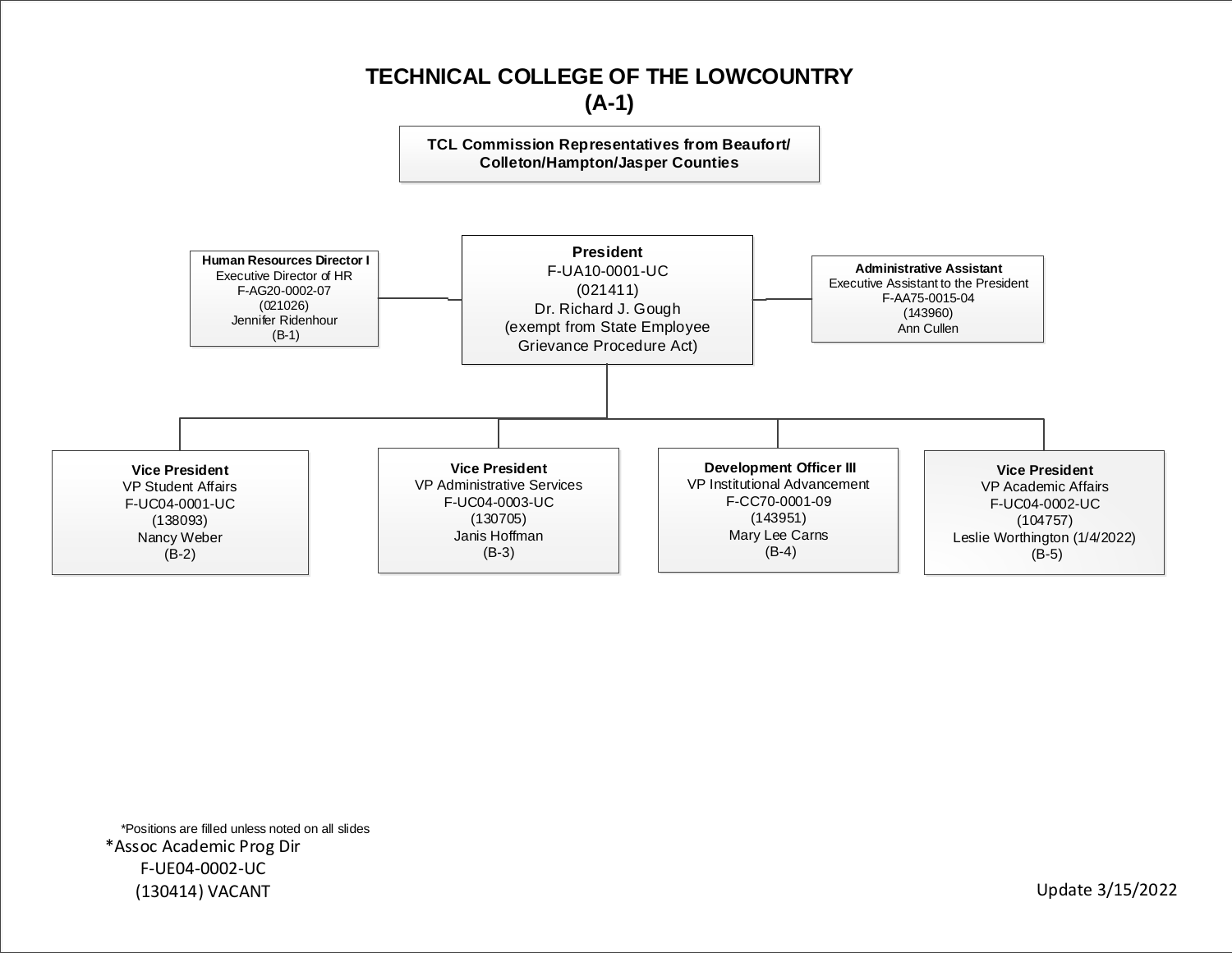## **TECHNICAL COLLEGE OF THE LOWCOUNTRY Human Resources Division (B-1)**

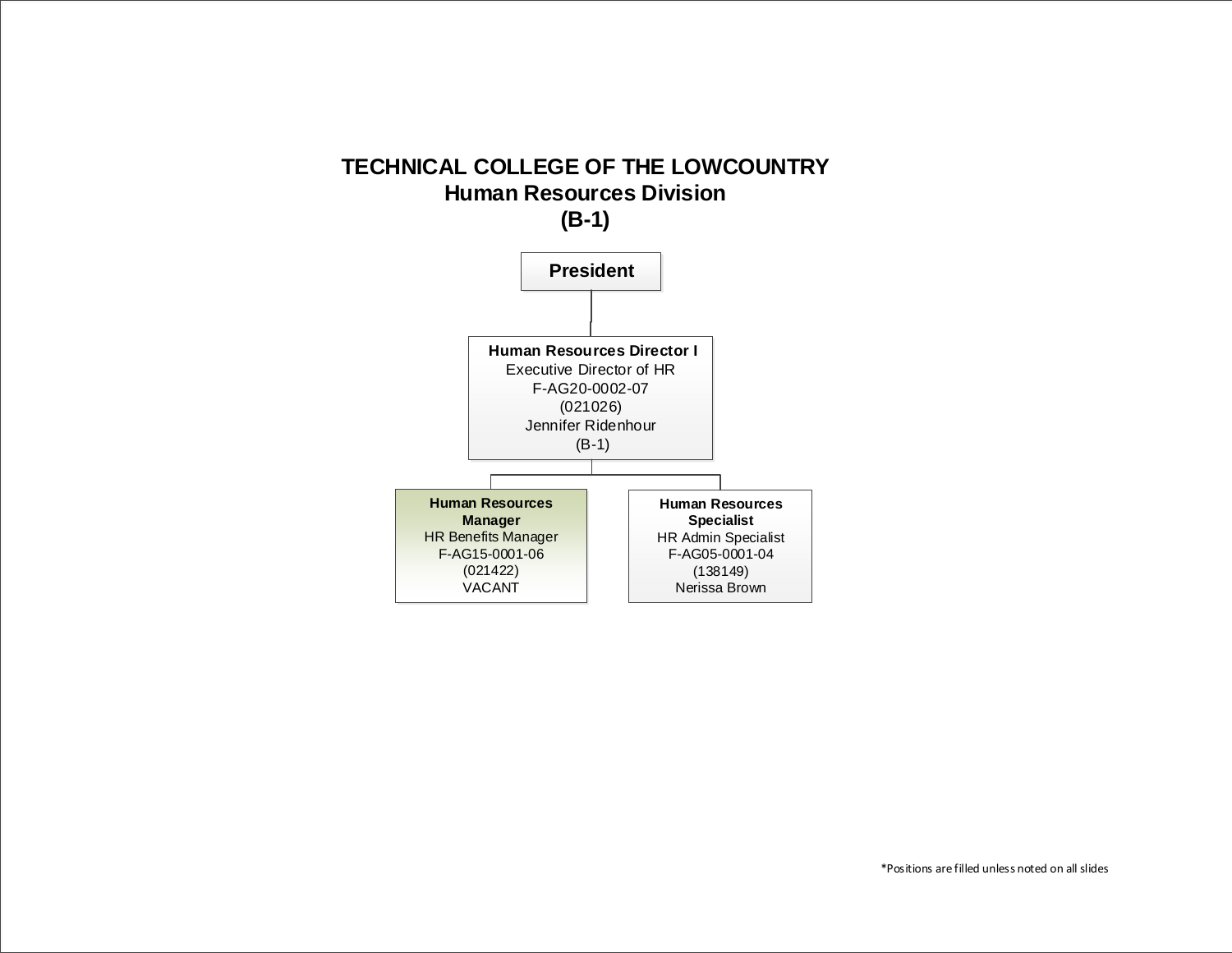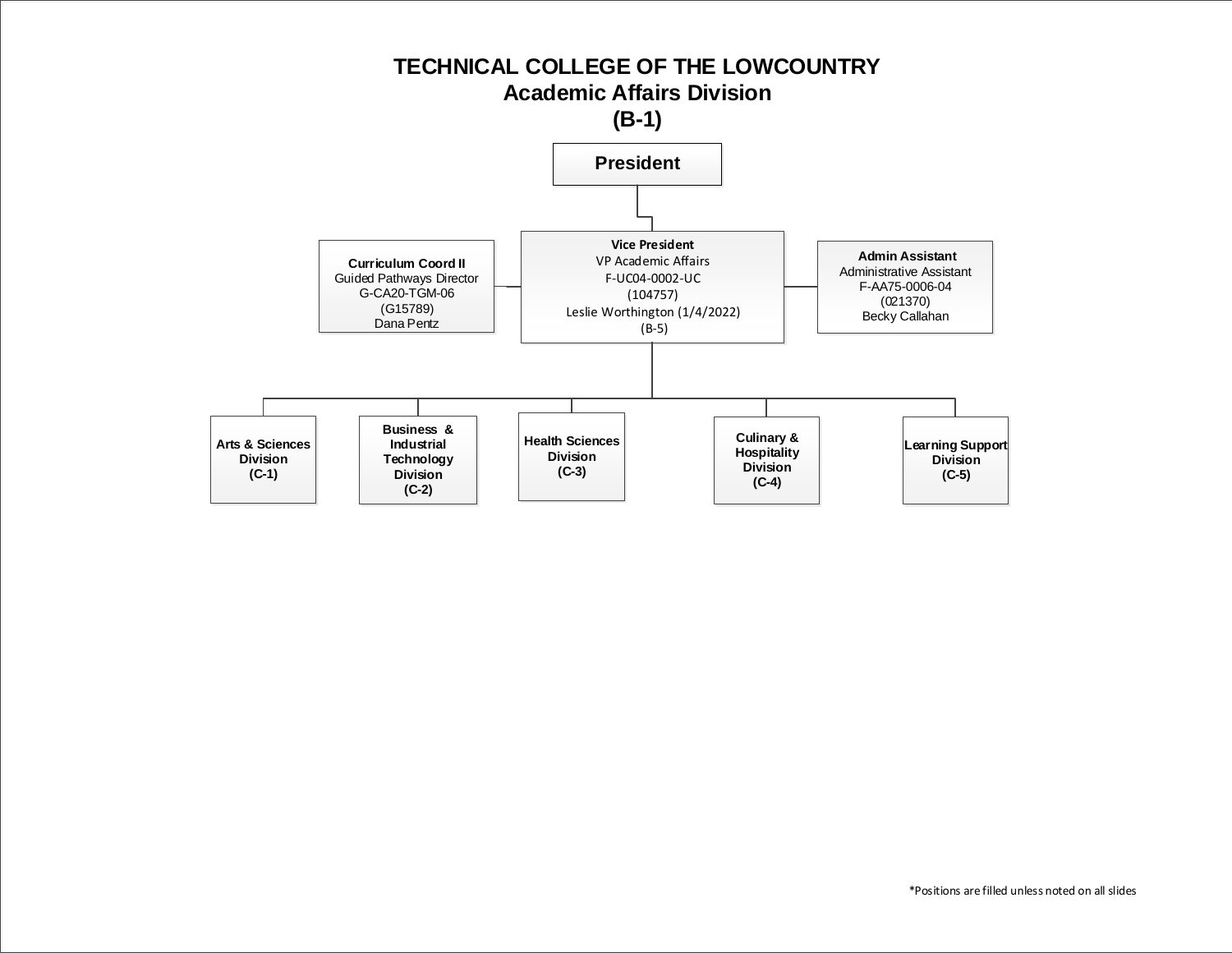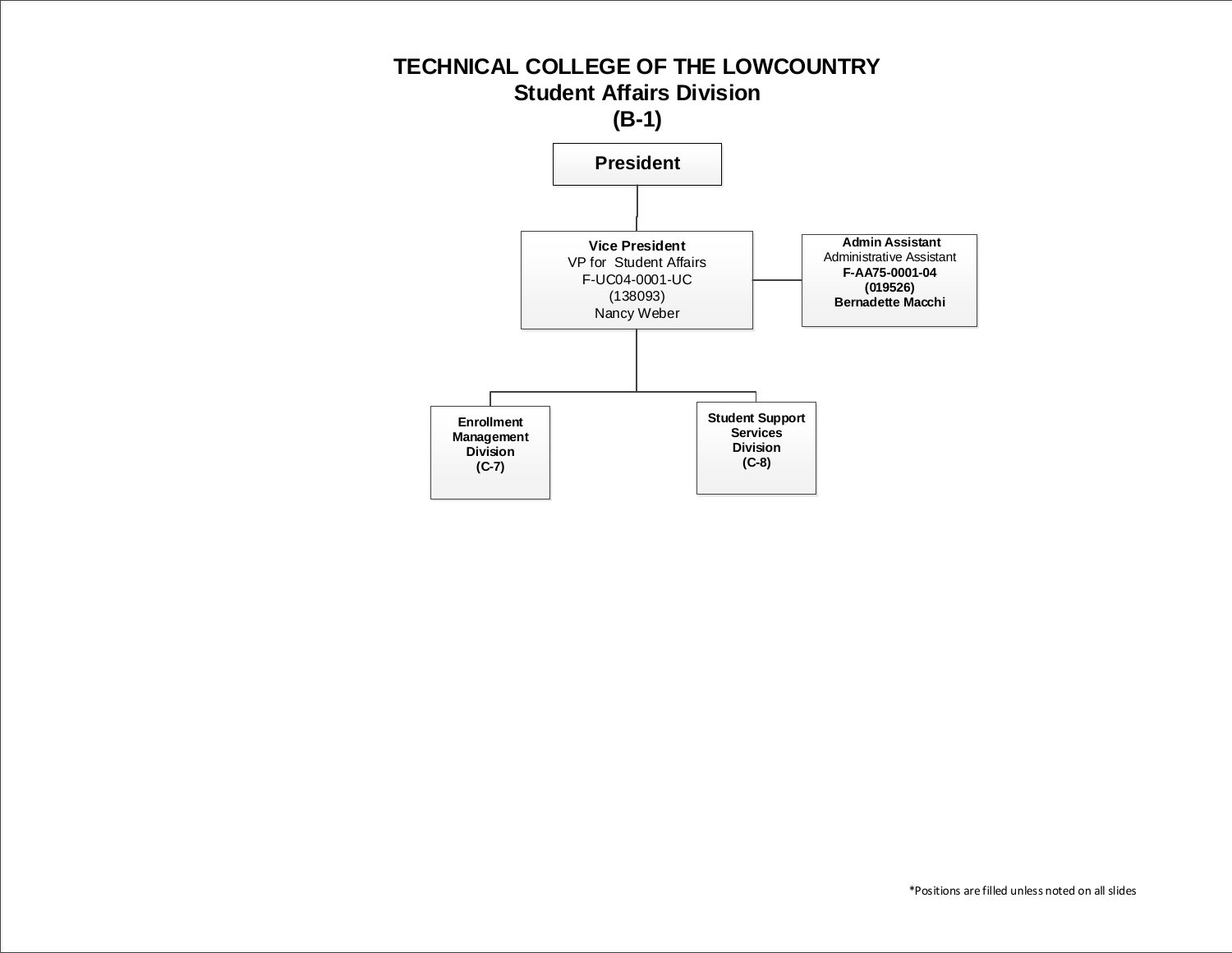

\*Positions are filled unless noted on all slides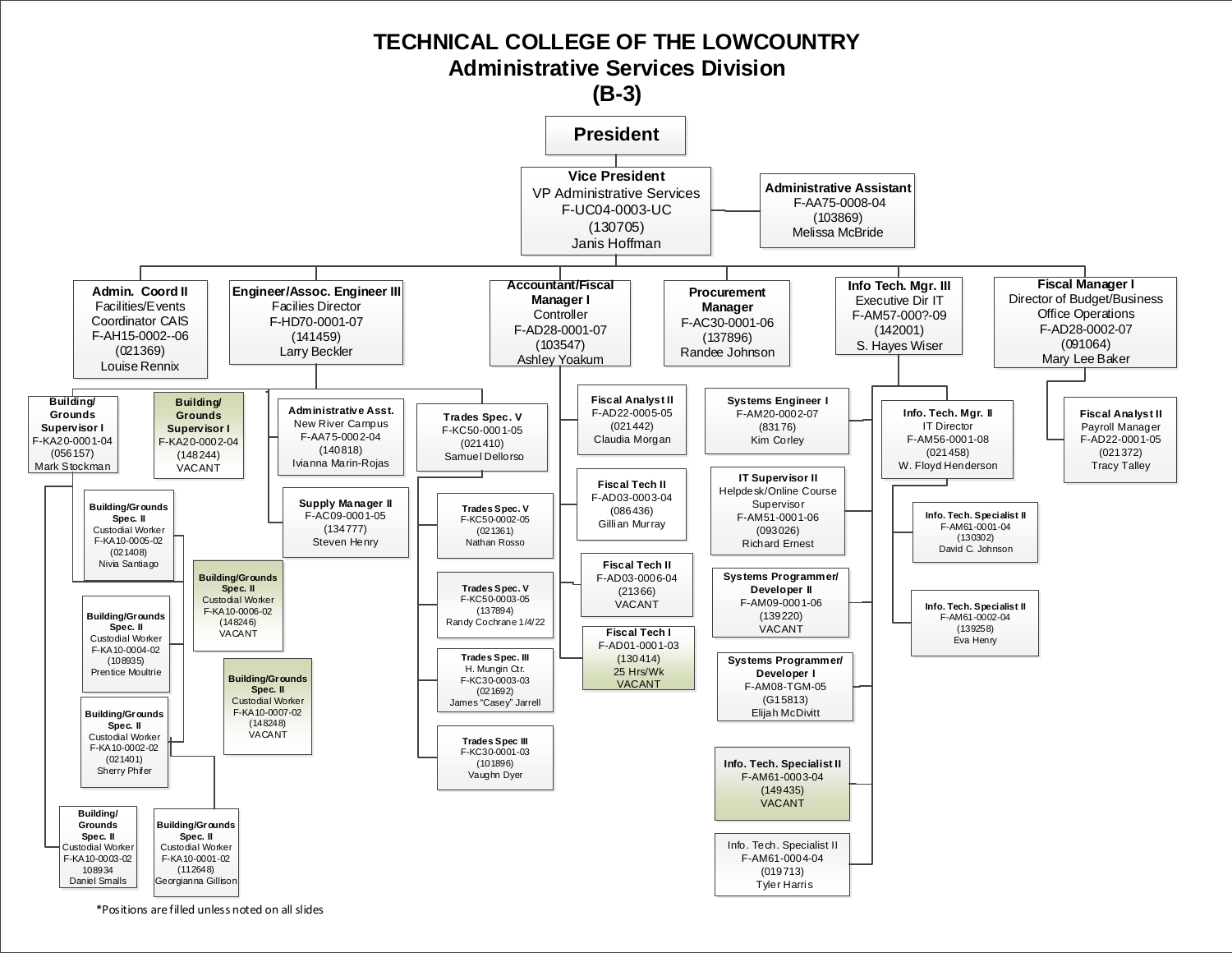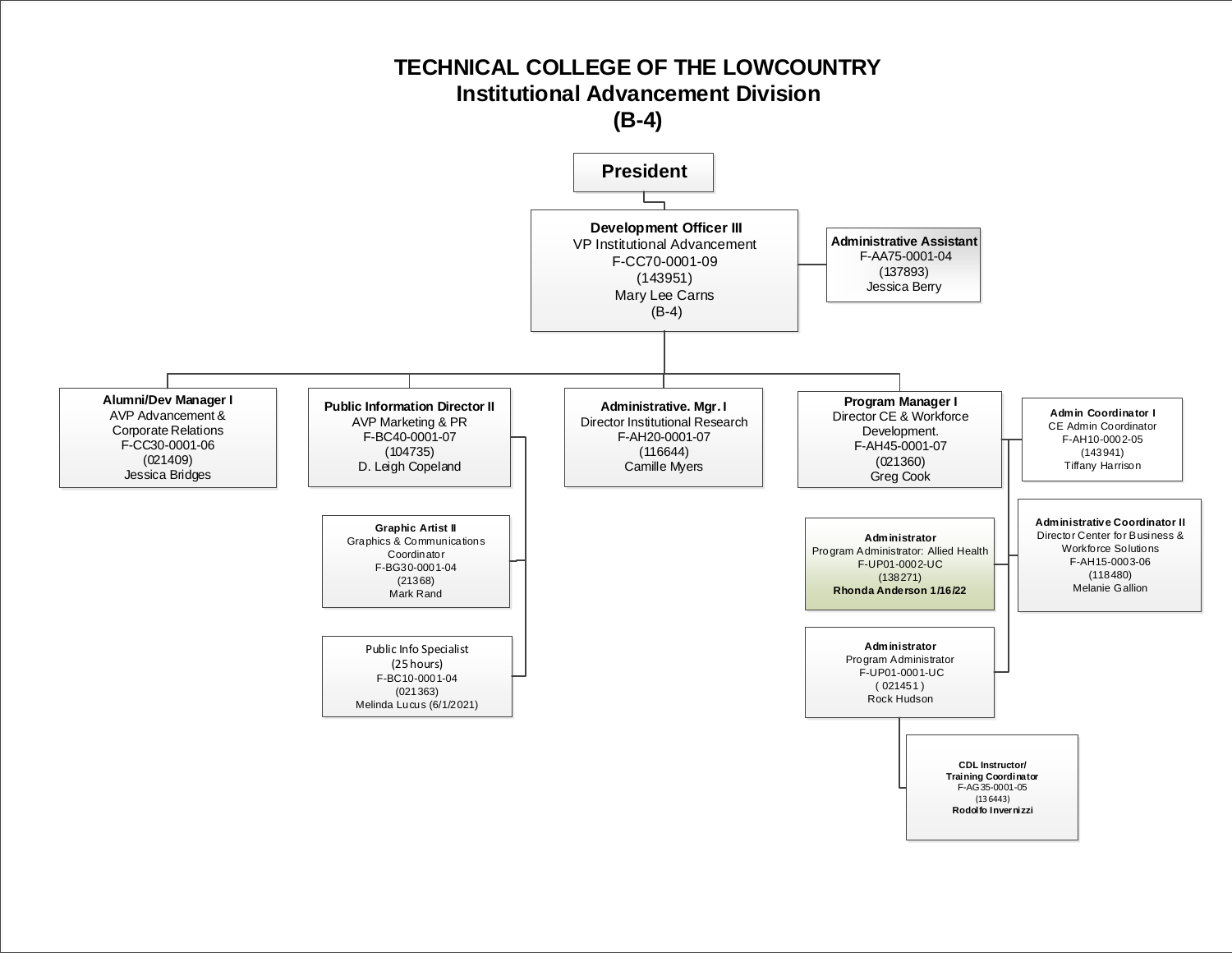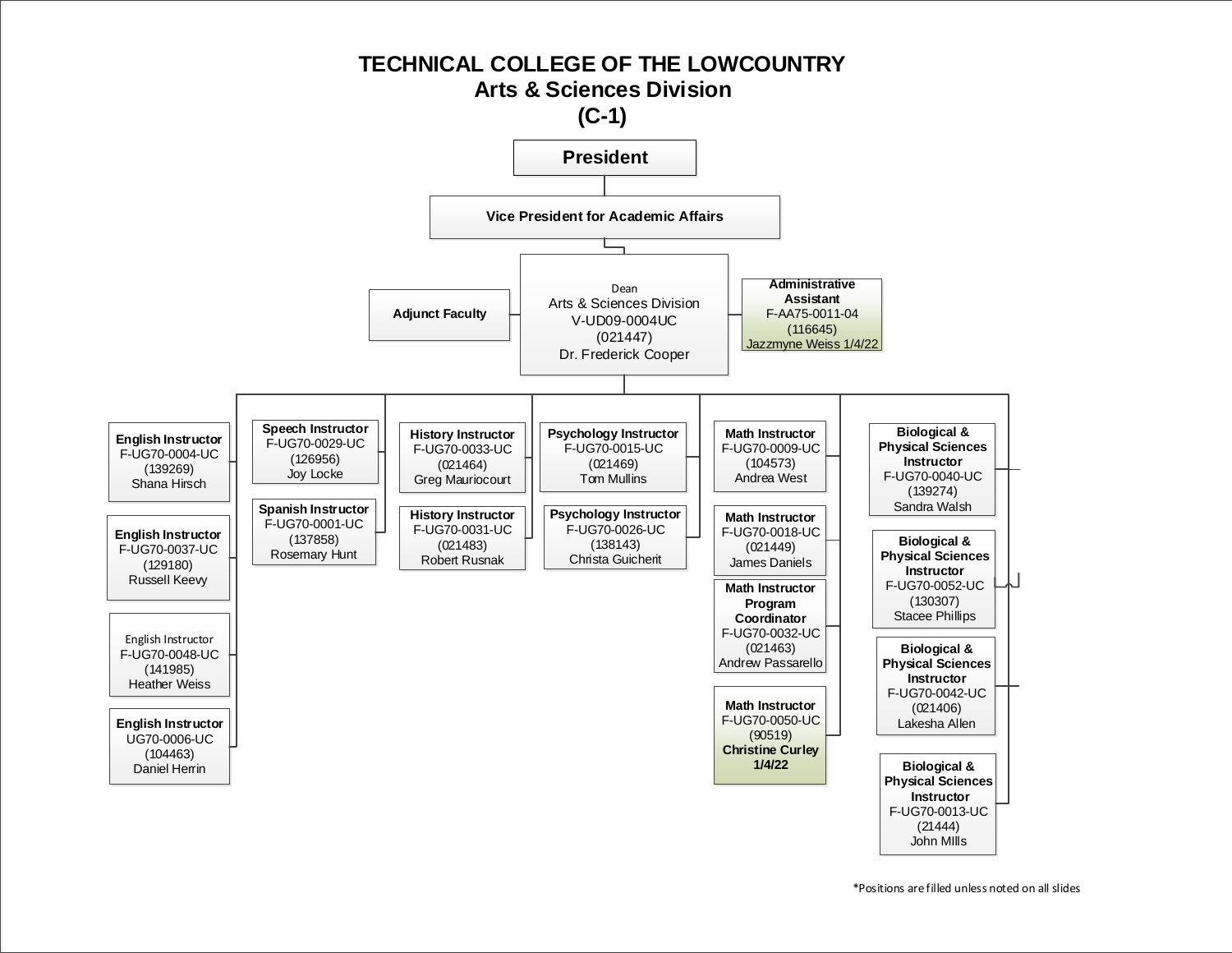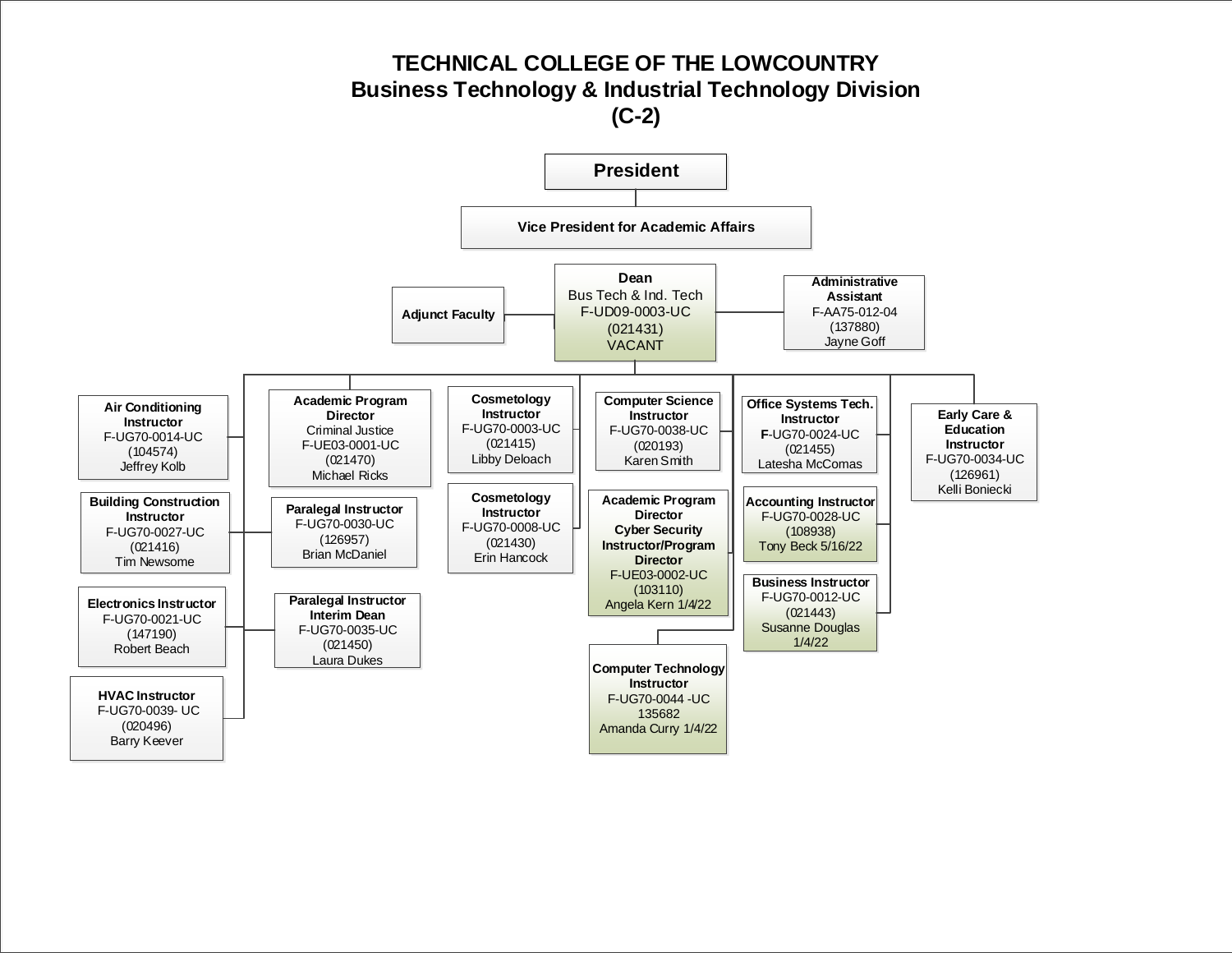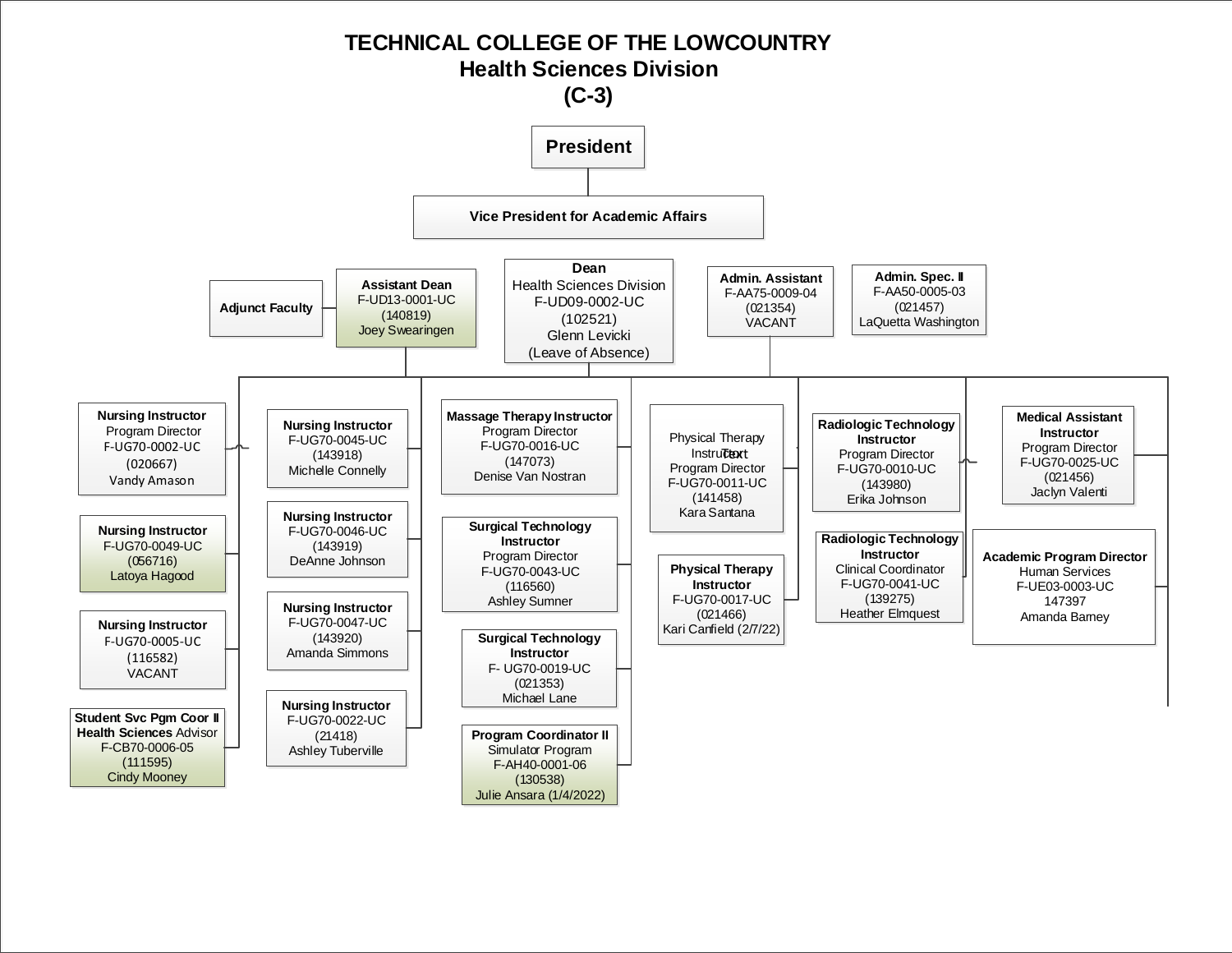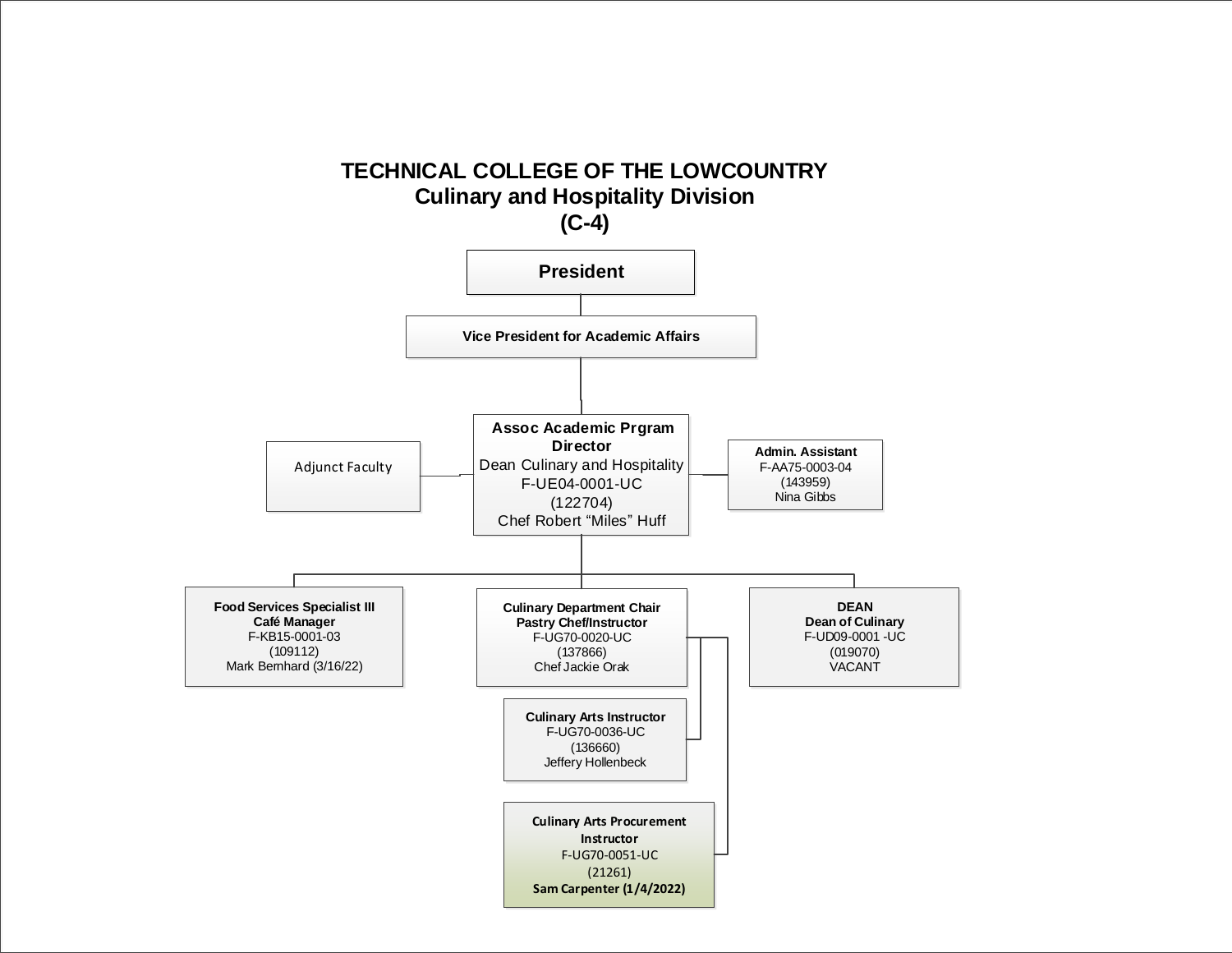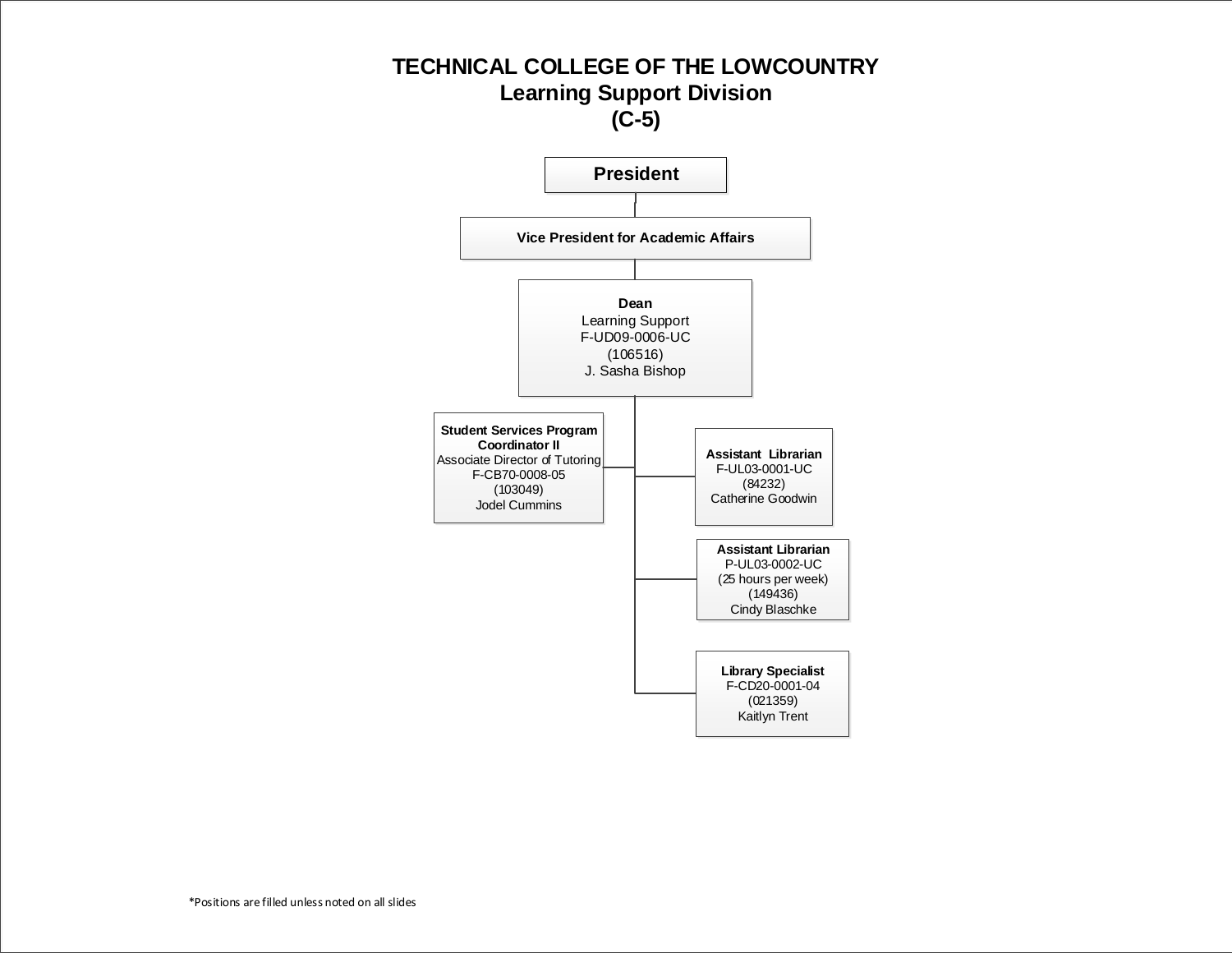